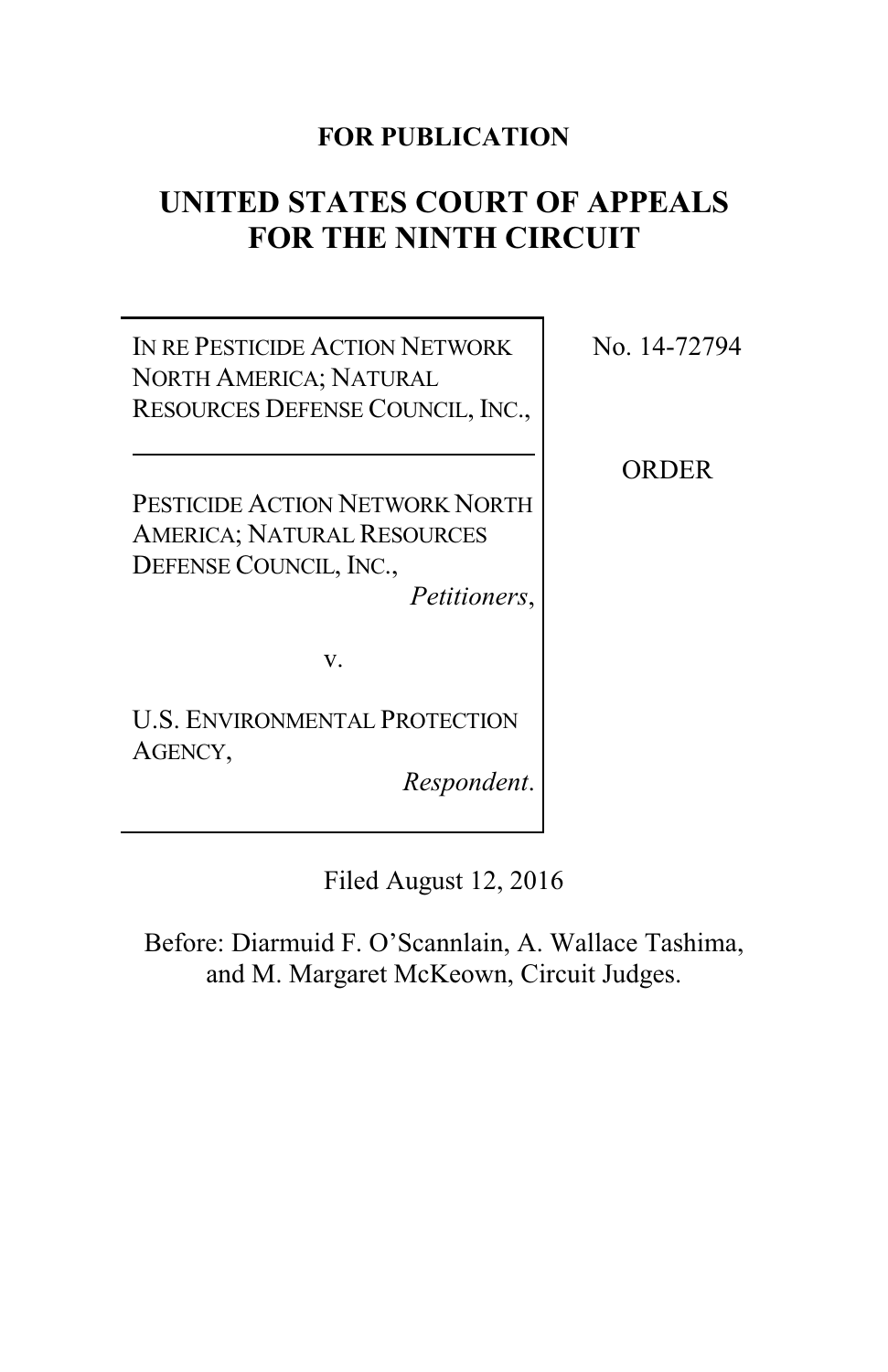### **SUMMARY\***

#### **Environmental Law**

The panel denied the United States Environmental Protection Agency's request for an additional six months to take final action on its proposed revocation rule and its final response to Pesticide Action Network North American and Natural Resources Defense Counsel's 2007 administrative petition.

The panel held that the requested six-month delaywas not justified in light of the EPA's history in the matter, as well of the court's previous extensions. The panel directed the EPA to take final action by March 31, 2017. The panel retained jurisdiction over any further related proceedings.

#### **COUNSEL**

Patti A. Goldman and Kristen Boyles, Earthjustice, Seattle, Washington, for Petitioners.

Erica M. Zilioli, Environmental Defense Section; John C. Cruden, Assisant Attorney General, Environment & Natural Resources Division; United States Department of Justice, Washington, D.C.; Mark Dyner, Office of General Counsel; United States Environmental Protection Agency, Washington, D.C.; for Respondents.

**<sup>\*</sup>** This summary constitutes no part of the opinion of the court. It has been prepared by court staff for the convenience of the reader.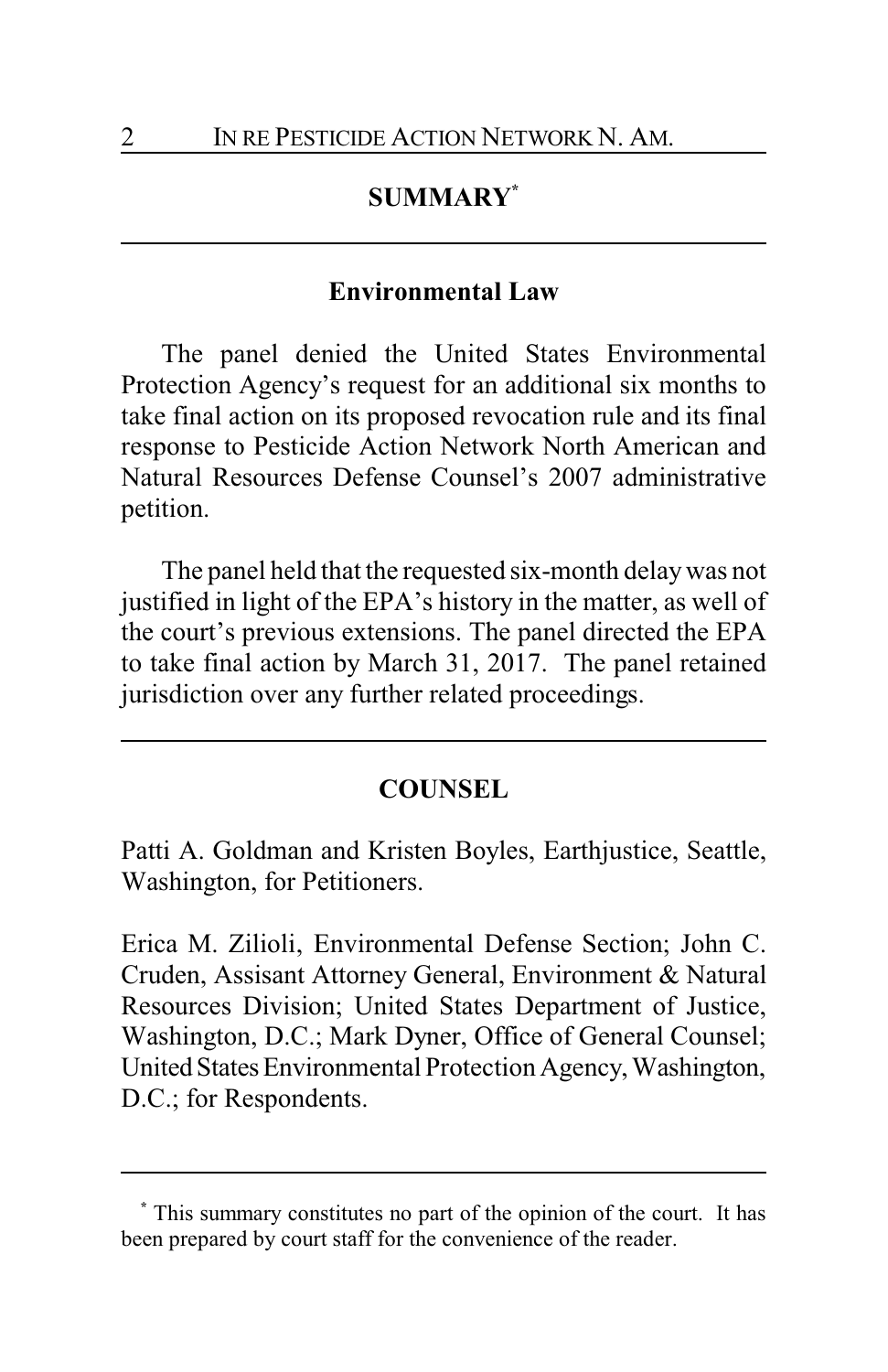Stanley H. Abramson, Donald C. McLean, Kathleen R. Heilman, and Sylvia G. Costelloe, Arent Fox LLP, Washington, D.C., for Amici Curiae CropLife America, Agricultural Retailers Association, Almond Alliance of California, American Soybean Association, Beet Sugar Development Foundation, California Citrus Mutual, National Agricultural Aviation Association, National Corn Growers Association, National Cotton Council, National Potato Council, National Sorghum Producers, Oregonians for Food & Shelter, Schertz Aerial Service Inc., U.S. Apple Association, Washington Friends of Farms & Forests, and Western Growers Association.

#### **ORDER**

Citing "extraordinary circumstances," the United States Environmental Protection Agency ("EPA") requests an additional six month extension to take final action on its proposed revocation rule and its final response to Pesticide Action Network North America and Natural Resources Defense Council's (collectively, "PANNA") 2007 administrative petition. CropLife and the other amici would double that extension. PANNA asks us to deny the EPA's request in light of the nearly decade-long delay in issuance of the rule and the documented health risks.

The "extraordinary circumstances" claimed this time that EPA issued its proposed rule before completing two studies that may bear on the Agency's final rule—is another variation on a theme "of partial reports, missed deadlines, and vague promises of future action" that has been repeated for the past nine years. *In re Pesticide Action Network*, 798 F.3d 809, 811 (9th Cir. 2015). EPA's continued delay is all the